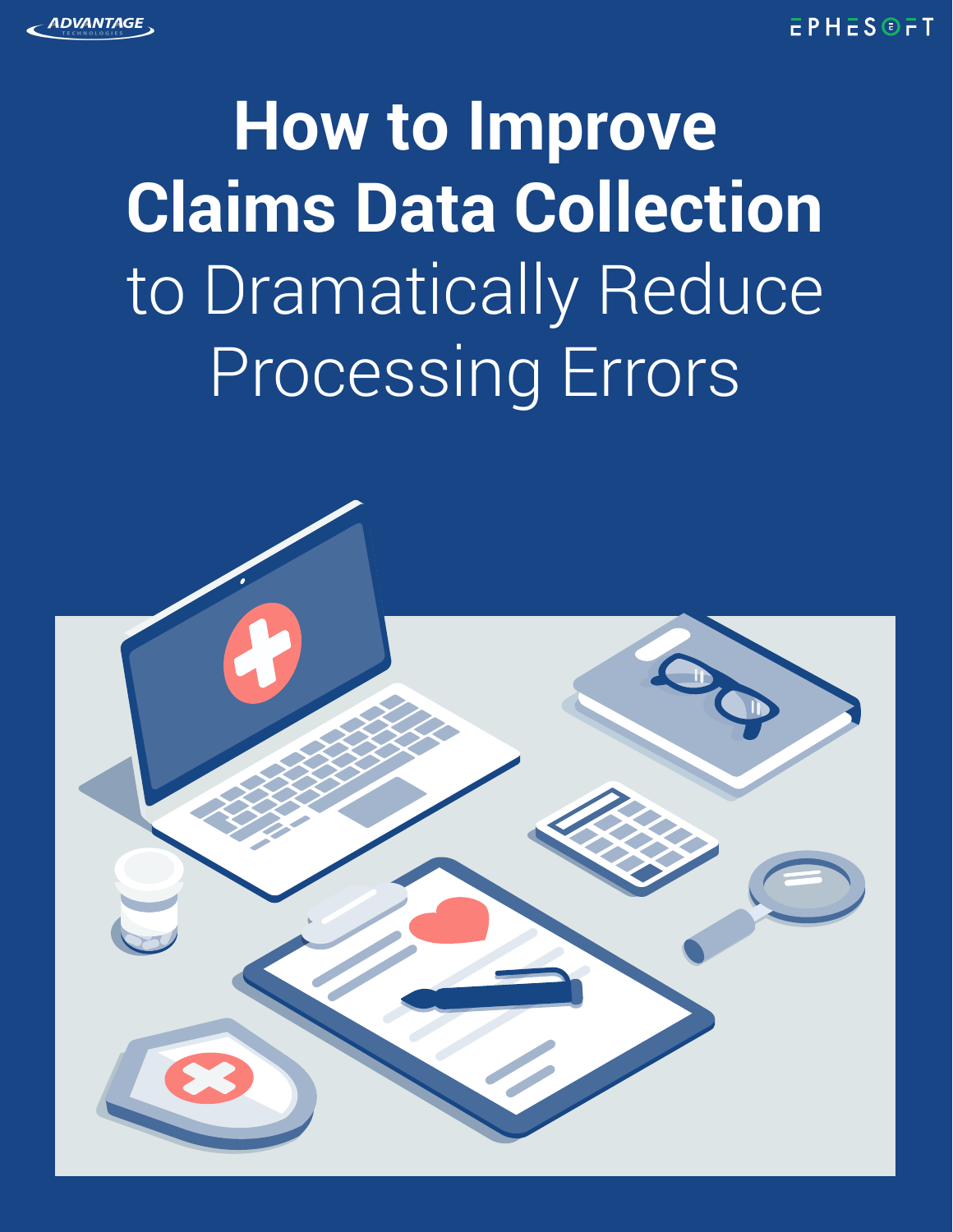## **Eliminate Random Processing Errors Following These 7 Steps**

In the insurance industry, processing errors can have costly and far-reaching effects including delayed or rejected claims, intermingled or incomplete records, and broken trust with customers. The quality and accuracy of the data collected to feed or enhance business operations are only as good as the collection process.

How do you know if you have a good collection process? The most obvious answer is to maintain a metric that describes your error rate. While that's a good place to start examining the effectiveness of the transfer information within your organization, it is also a reactive measurement of errors that have already occurred. Good or bad, your error rate can only show you the percentage of processing errors. It cannot tell you how to prevent errors in the first place.

It may seem an impossible task to eliminate all processing errors, but using state-of-the-art, smart document capture technology, as outlined in these seven steps can position your insurance organization for greater accuracy and success.

### **1. Convene a Document Workflow Team**

Simply providing a set of instructions to a staff member and asking them to develop a form that suits users, existing proprietary systems and any technology you may employ to read the forms now, or in the future, is a recipe for processing errors. Put together a cross-functional document workflow team whose responsibility includes examining processes associated with key business forms as well as form design and testing.

The team should consist of subject matter experts who have researched or implemented superior form design. Members should document solutions currently in place, refine processes surrounding key documents, as well as review future document capture needs and technologies.

A document manager should be assigned to maintain an archive of forms that includes a naming convention and version control. Plans for distributing, storing, and destroying forms should be created and followed. Finally, if you are already working with an intelligent document capture software provider, solicit their feedback on how form design can help improve the read of your forms to get the most return on your investment.

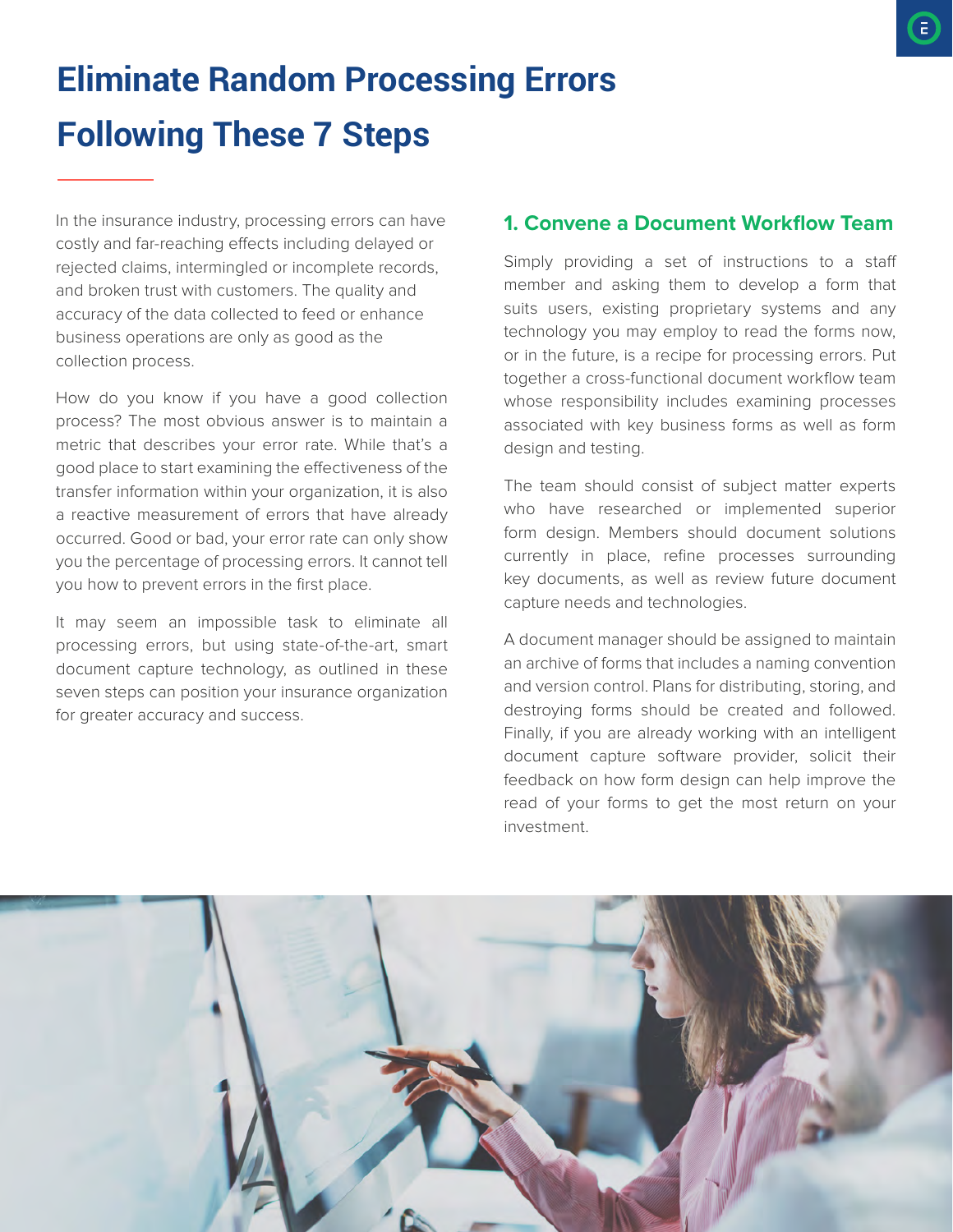#### **2. Assure good form design**

Good form design is a science. Designing a clean, well-structured form is one of the most important steps to prevent random processing errors. While there may be many people within your organization who can create a document, that does not mean that they are familiar with the principles of designing complex forms like insurance applications. We have all received application forms with small fields and confusing structures that contribute to processing errors. No matter if your forms are completed electronically or by hand, it is critical to the outcome of your business process that you investigate and consider the principles of what makes for a good form.

There are dozens of actions to consider in creating an effective form. In general, forms should be brief, structured in a single vertical column, and must only require the customer to provide essential information necessary to identify them in your system. Fields should reflect the way that data is captured in your systems to reduce confusion when it is time to validate data or set them up for document capture. Tips like making use of barcodes, drop down menus, radio buttons, zip code tables, and checkboxes should be used to reduce human intervention. Fields should be placed at a reasonable distance from one another and white space considered to make forms easily read by both humans and software.

Once completed, the form should be tested with multiple forms whose data is representative of the typical responses received from customers or form users. Track the "dummy" documents and corresponding data through the workflow. Check for common errors that may indicate a need to make changes to the form before a wider release.

#### **3. Limit the use of hand-written forms**

If you have ever spent time with the stacks of work in a data processing center, you know that not everyone can or will write in legible, evenly spaced capital letters easily read by people and software. While the technology to recognize handwritten characters has improved, it will always require more human intervention through a validation process than machine printed or digital forms. Consider all the sources of handwritten documents in your workflows. Look for opportunities to move forms to an online portal or an on-demand integration process where Optical Character Recognition (OCR) software ingests the document, reads it, and eliminates data entry. Work with customers and policyholders to adopt online tools during enrollment.

#### **4. Simplify your workflow**

A workflow describes a sequence of processes needed to accomplish a task. Workflows help an organization achieve consistent, predictable results with their processes. The greater the number of steps in a workflow, the greater opportunity for processing errors. Map how your insurance documents travel through your work processes between humans and machines and from input to output. Challenge the status quo by asking why the current process functions the way that it does and whether changes would produce a better outcome. When possible, eliminate risky steps in the workflow where data can be lost or miscategorized (i.e., in a manual batching process) and processing delayed times of fluctuating volume. When perfected, distribute a diagram of the simplified workflow to help your employees engage with desired outcomes.